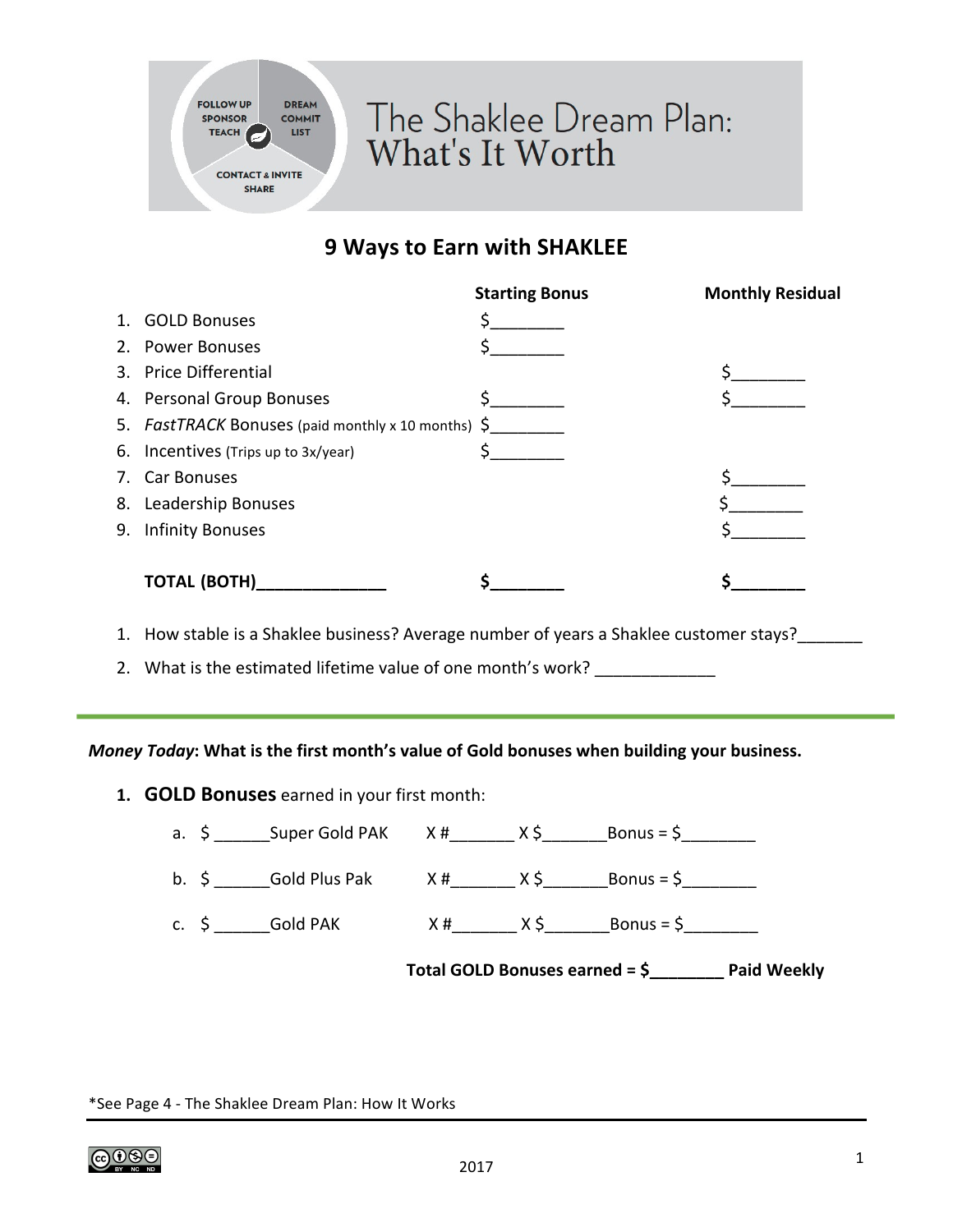## *Money Today*: Power Bonuses accumulate as you go. Every 15 Power Bonus points is worth \$150.00

**2. Power Bonuses** - This includes power bonus points from both business builders and customers. 

# of GOLD PAKS purchased \_\_\_\_\_\_\_\_ Business Builders buy Gold PAKS # of Customers acquired \_\_\_\_\_\_\_\_ For every 3 business builders you have add 10 Shaklee Customers ... Use the "3 + 10 and Do It Again" model as you build your business. Power Bonus points earned in your first month:

| *See Page 5 - The Shaklee Dream Plan: How It Works |                                                      |  |                    |  |
|----------------------------------------------------|------------------------------------------------------|--|--------------------|--|
|                                                    |                                                      |  |                    |  |
| Total Power Bonus Points = __________              |                                                      |  |                    |  |
|                                                    | f. New Member (50 PV Order) $\#$ X 1 Point =         |  |                    |  |
|                                                    | e. New Member (100 PV Order) $\#$ X 2 points =       |  |                    |  |
|                                                    | d. New Member Life Plan/Turn Around $#$ X 3 points = |  |                    |  |
|                                                    | c. Gold PAK                                          |  | $\#$ X 5 points =  |  |
|                                                    | b. Gold Plus PAK                                     |  | $\#$ X 10 points = |  |
|                                                    | a. Super Gold PAK                                    |  | $\#$ X 15 points = |  |

*Money Tomorrow*: Price Differential works just like retail markup. You can sell at retail, member price, or at your cost. Your customers - you decide.

**3. Price Differential -** As a Director when your customers order products at the Member Price, you earn a 16% Price Differential, which is the difference between the Director Price and the Member Price.

Total Price Differential earned in your first month: # of customers\_\_\_\_\_\_\_\_ @ 100 Point Value (PV) \_\_\_\_\_\_\_ X Price Diff. of \_\_\_\_\_ % = \$\_\_\_\_

\*NOTE: Point Value (PV) is very important because most of the ways you make money are based on PV.

\*See Page 7 - The Shaklee Dream Plan: How It Works

ெ⊛⊜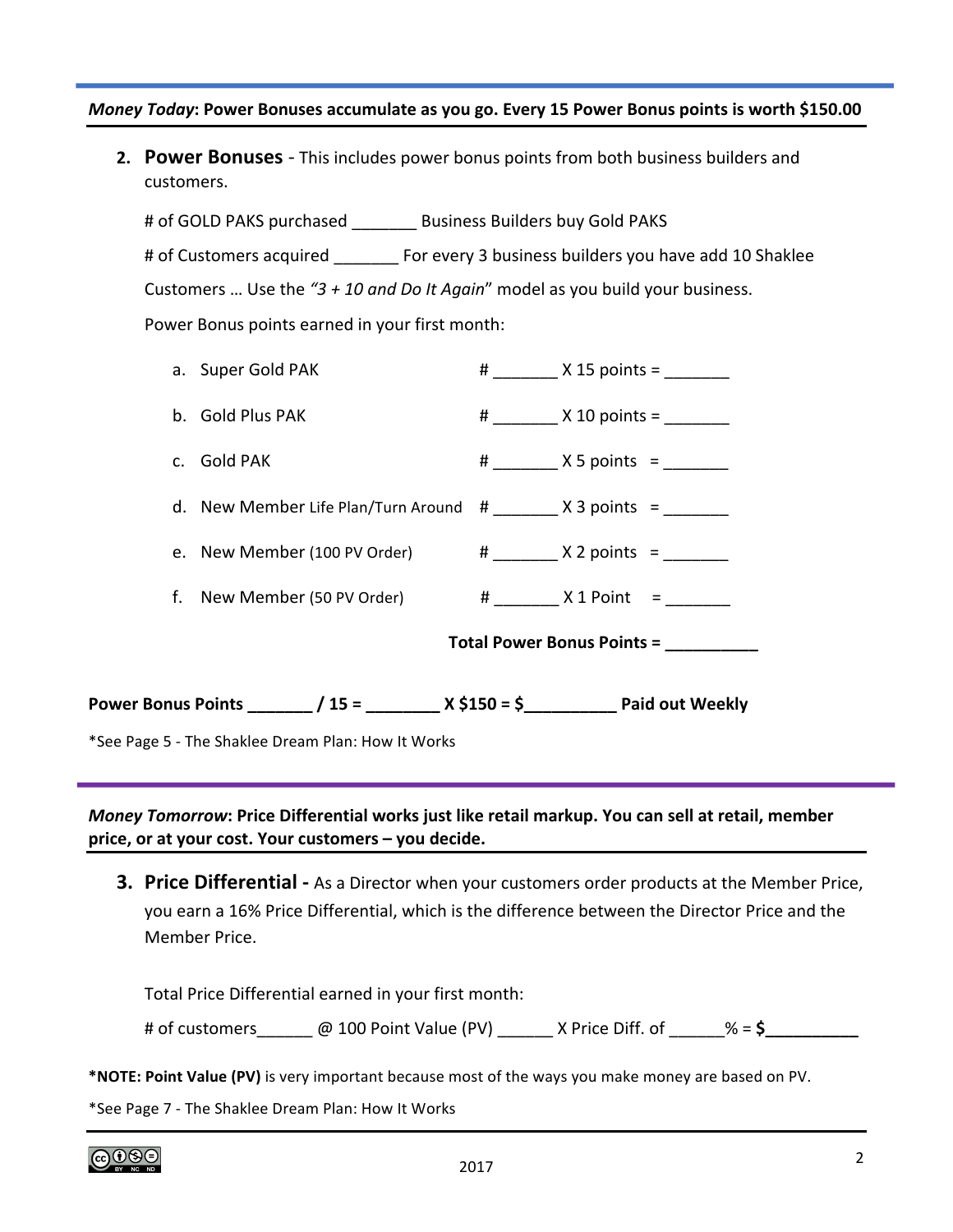**4. Personal Group Bonuses** – The monthly bonuses you earn based on the Point Value (PV) generated by your personal group. This is you and all the customers and distributors in your personal team.

Your total Personal Group Bonus earned in your first month:

| a. PV from Super Gold PAK 750 PV $\times$ # $=$                                    |  |  |  |                                                                                 |  |  |
|------------------------------------------------------------------------------------|--|--|--|---------------------------------------------------------------------------------|--|--|
| b. PV from Gold Plus PAK $500 \text{ PV X }#$ = $=$                                |  |  |  |                                                                                 |  |  |
| c. PV from Gold PAK 250 PV X #______ = ______                                      |  |  |  |                                                                                 |  |  |
| d. PV from customers $100 \text{ PV X }#$ = _______ = ________                     |  |  |  |                                                                                 |  |  |
| Total PV in first month =                                                          |  |  |  |                                                                                 |  |  |
| Personal Group Volume (PGV) _________ X _________% = \$ ___________ Starting Bonus |  |  |  |                                                                                 |  |  |
|                                                                                    |  |  |  | Personal Group Volume (PGV) ________ X ________% = \$ ________ Monthly Residual |  |  |
|                                                                                    |  |  |  |                                                                                 |  |  |

\*See Page 8 - The Shaklee Dream Plan: How It Works

**5. FastTRACK Bonuses** – An incentive program to reward **NEW** Business Leaders for achieving rapid growth ... a supercharged way to give you the ability to earn up to \$89,000 in *FastTRACK* bonuses. They are paid out in 10 equal monthly payments.

Total FastTrack Bonuses earned in your first month:

| Senior Director = $\zeta$          | Coordinator                   | $=$ S |
|------------------------------------|-------------------------------|-------|
| Senior Coordinator = $\frac{1}{2}$ | $Total\ Earned = \frac{1}{2}$ |       |

\*See Page 11 - The Shaklee Dream Plan: How It Works

**6. Incentives** – Earn trips to Shaklee Global Headquarters and to dream vacation locations around the globe.

Value of Trip earned in your first month  $=$  \$  $\frac{1}{2}$ 

\*See Page 12 - The Shaklee Dream Plan: How It Works

<u>(ෆු()(නල</u>